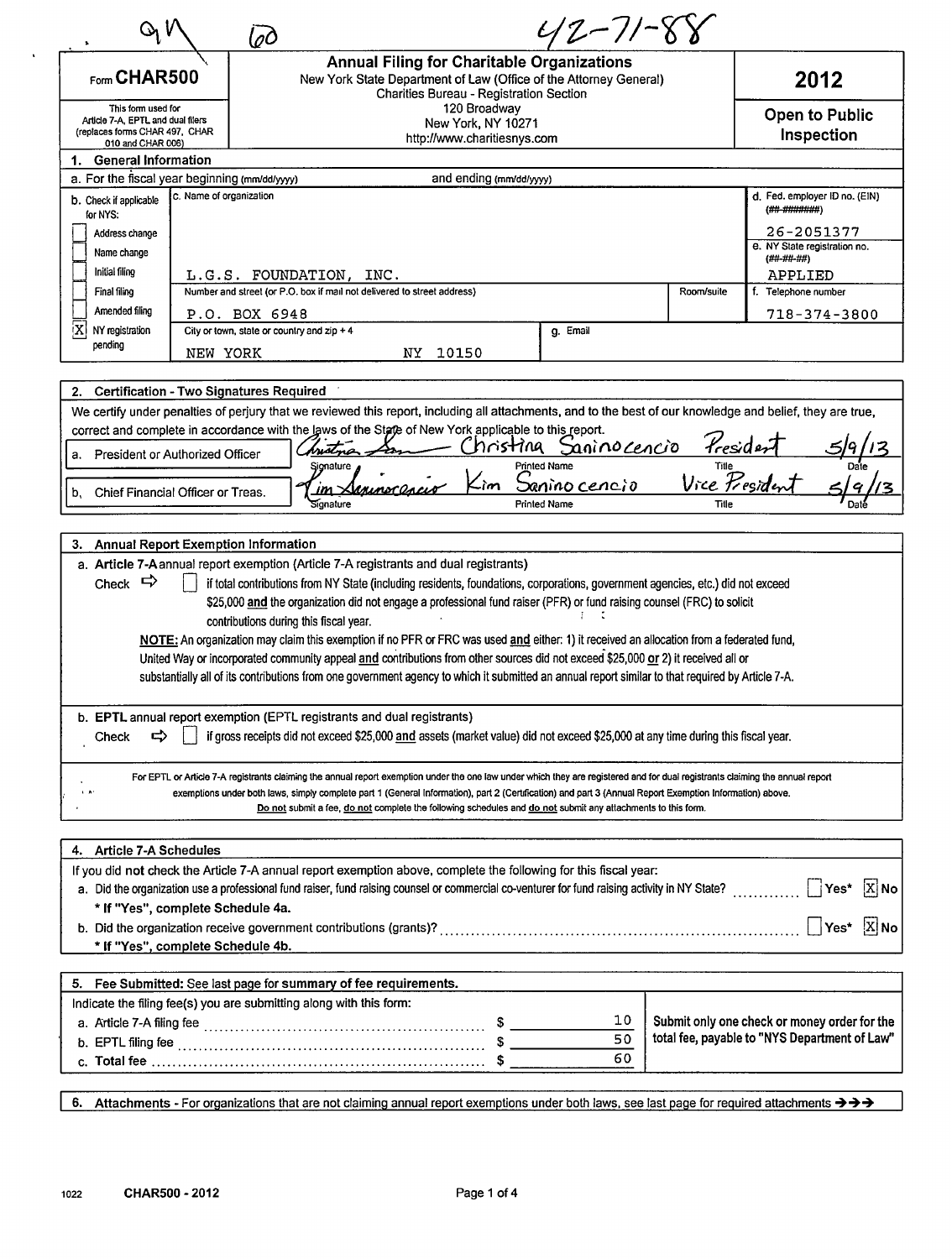## **5. Fee Instructions**

The filing fee depends on the organization's Registration Type. For details on Registration Type and filing fees, see the Instructions for Form CHAR500.

| Organization's Registration Type Fee Instructions |                                                                                                                                                                                                                                       |
|---------------------------------------------------|---------------------------------------------------------------------------------------------------------------------------------------------------------------------------------------------------------------------------------------|
| • Article $7-A$                                   | Calculate the Article 7-A filing fee using the table in part a below. The EPTL filing fee is \$0.                                                                                                                                     |
| $\cdot$ EPTL                                      | Calculate the EPTL filing fee using the table in part b below. The Article 7-A filing fee is \$0.                                                                                                                                     |
| • Dual                                            | Calculate both the Article 7-A and EPTL filing fees using the tables in parts a and b below. Add the Article 7-A and<br>EPTL filing fees together to calculate the total fee. Submit a single check or money order for the total fee. |

#### a) Article 7-A filing fee

| Total Support & Revenue Article 7-A Fee |      |
|-----------------------------------------|------|
| more than \$250,000                     | \$25 |
| up to \$250,000 *                       | \$10 |

\* Any organization that contracted with or used the services of a professional fund raiser (PFR) or fund raising counsel (FRC) during the reporting period must pay an Article 7-A filing fee of \$25, regardless of total support and revenue.

# b) EPTL filing fee

| Net Worth at End of Year                         | <b>EPTL Fee</b> |
|--------------------------------------------------|-----------------|
| Less than \$50,000                               | \$25            |
| \$50,000 or more, but less than \$250,000        | \$50            |
| \$250,000 or more, but less than \$1,000,000     | \$100           |
| \$1,000,000 or more, but less than \$10,000,000  | \$250           |
| \$10,000,000 or more, but less than \$50,000,000 | \$750           |
| \$50,000,000 or more                             | \$1500          |

### **6. Attachments - Document Attachment Check-List**

#### Check the boxes for the documents you are attaching.

| For All Filers                                                       |                                                                  |                                                  |  |  |  |  |  |  |
|----------------------------------------------------------------------|------------------------------------------------------------------|--------------------------------------------------|--|--|--|--|--|--|
| <b>Filing Fee</b>                                                    |                                                                  |                                                  |  |  |  |  |  |  |
| X <br>Single check or money order payable to "NYS Department of Law" |                                                                  |                                                  |  |  |  |  |  |  |
| Copies of Internal Revenue Service Forms                             |                                                                  |                                                  |  |  |  |  |  |  |
| IRS Form 990                                                         | $\mathbf{X}$<br>IRS Form 990-EZ                                  | IRS Form 990-PF                                  |  |  |  |  |  |  |
| All required schedules (including<br>Schedule B)                     | $\mathbf{X}$<br>All required schedules (including<br>Schedule B) | All required schedules (including<br>Schedule B) |  |  |  |  |  |  |
| IRS Form 990-T                                                       | IRS Form 990-T                                                   | IRS Form 990-T                                   |  |  |  |  |  |  |

| Additional Article 7-A Document Attachment Requirement                            |  |  |  |  |  |  |  |
|-----------------------------------------------------------------------------------|--|--|--|--|--|--|--|
| Independent Accountant's Report                                                   |  |  |  |  |  |  |  |
| Audit Report (total support & revenue more than \$250,000)<br>$-$                 |  |  |  |  |  |  |  |
| Review Report (total support & revenue \$100,001 to \$250,000)                    |  |  |  |  |  |  |  |
| No Accountant's Report Required (total support & revenue not more than \$100,000) |  |  |  |  |  |  |  |
|                                                                                   |  |  |  |  |  |  |  |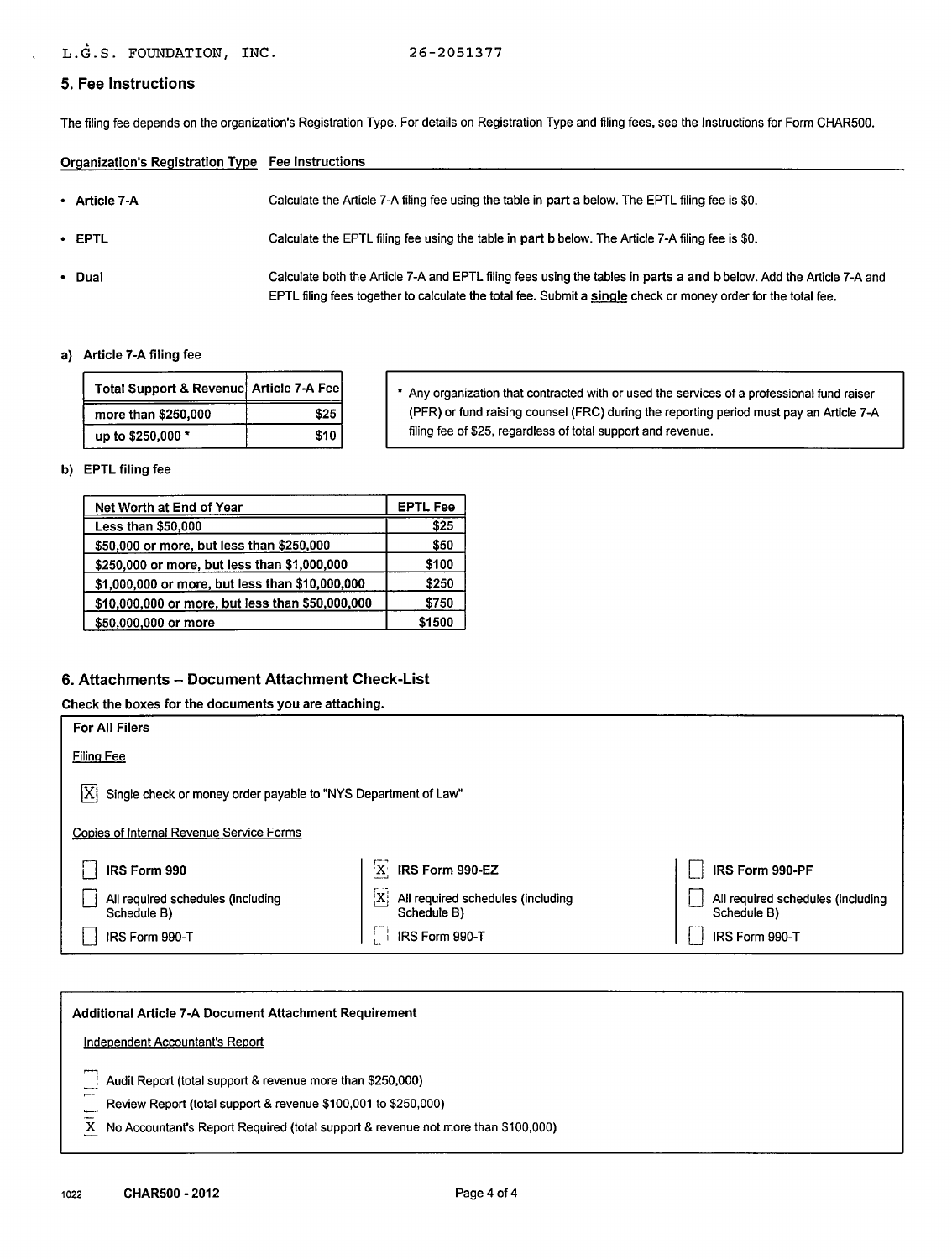|                   |                             |                                                                         | <b>Short Form</b>                                                                                                                                                                                                             |                         |                              | OMB No. 1545-1150                                                        |  |  |  |  |  |
|-------------------|-----------------------------|-------------------------------------------------------------------------|-------------------------------------------------------------------------------------------------------------------------------------------------------------------------------------------------------------------------------|-------------------------|------------------------------|--------------------------------------------------------------------------|--|--|--|--|--|
|                   |                             | <b>Return of Organization Exempt From Income Tax</b><br>Form $990 - EZ$ |                                                                                                                                                                                                                               |                         |                              |                                                                          |  |  |  |  |  |
|                   |                             |                                                                         | Under section 501(c), 527, or 4947(a)(1) of the Internal Revenue Code<br>(except black lung benefit trust or private foundation)                                                                                              |                         |                              | 2012                                                                     |  |  |  |  |  |
|                   |                             |                                                                         | Sponsoring organizations of donor advised funds, organizations that operate one or more hospital facilities,<br>and certain controlling organizations as defined in section 512(b)(13) must file Form 990 (see instructions). |                         |                              |                                                                          |  |  |  |  |  |
|                   |                             |                                                                         |                                                                                                                                                                                                                               | <b>Open to Public</b>   |                              |                                                                          |  |  |  |  |  |
|                   |                             | Department of the Treasury                                              | All other organizations with gross receipts less than \$200,000 and total assets less than \$500,000<br>at the end of the year may use this form.                                                                             |                         |                              |                                                                          |  |  |  |  |  |
|                   |                             | Internal Revenue Service                                                | The organization may have to use a copy of this return to satisfy state reporting requirements.                                                                                                                               |                         |                              |                                                                          |  |  |  |  |  |
| A                 |                             |                                                                         | For the 2012 calendar year, or tax year beginning and ending and ending                                                                                                                                                       |                         |                              |                                                                          |  |  |  |  |  |
| в                 |                             | Check if applicable:                                                    | C Name of organization                                                                                                                                                                                                        |                         |                              | D Employer identification number                                         |  |  |  |  |  |
|                   | Address change              |                                                                         |                                                                                                                                                                                                                               |                         |                              |                                                                          |  |  |  |  |  |
|                   | Name change                 |                                                                         | L.G.S. FOUNDATION, INC.<br>Number and street (or P.O. box, if mail is not delivered to street address)<br>Room/suite                                                                                                          |                         |                              | 26-2051377                                                               |  |  |  |  |  |
|                   | Initial return              |                                                                         | P.O. BOX 6948                                                                                                                                                                                                                 |                         |                              | E Telephone number<br>718-374-3800                                       |  |  |  |  |  |
|                   | Terminated                  |                                                                         | City or town, state or country, and ZIP + 4                                                                                                                                                                                   |                         |                              |                                                                          |  |  |  |  |  |
|                   | Amended return              |                                                                         | NY 10150<br>NEW YORK                                                                                                                                                                                                          |                         | Number $\blacktriangleright$ | F Group Exemption                                                        |  |  |  |  |  |
| G                 |                             | Application pending<br>Accounting Method:                               |                                                                                                                                                                                                                               |                         |                              | H Check $\blacktriangleright$ $\vert X \vert$ if the organization is not |  |  |  |  |  |
|                   |                             |                                                                         | Website: WWW.LGSFOUNDATION.ORG                                                                                                                                                                                                |                         |                              | required to attach Schedule B                                            |  |  |  |  |  |
|                   |                             |                                                                         | Tax-exempt status (check only one) $\overline{X}$ 501(c)(3) $\overline{S}$ 501(c) (<br>527<br>$\rightarrow$ (insert no.)  <br>$4947(a)(1)$ or                                                                                 |                         |                              | (Form 990, 990-EZ, or 990-PF).                                           |  |  |  |  |  |
| K.                | Check $\blacktriangleright$ |                                                                         | if the organization is not a section 509(a)(3) supporting organization or a section 527 organization and its gross receipts are normally                                                                                      |                         |                              |                                                                          |  |  |  |  |  |
|                   |                             |                                                                         | not more than \$50,000. A Form 990-EZ or Form 990 return is not required though Form 990-N (e-postcard) may be required (see instructions). But if                                                                            |                         |                              |                                                                          |  |  |  |  |  |
|                   |                             |                                                                         | the organization chooses to file a return, be sure to file a complete return.                                                                                                                                                 |                         |                              |                                                                          |  |  |  |  |  |
|                   |                             |                                                                         | Add lines 5b, 6c, and 7b, to line 9 to determine gross receipts. If gross receipts are \$200,000 or more, or if total assets (Part II,                                                                                        |                         |                              |                                                                          |  |  |  |  |  |
|                   |                             |                                                                         |                                                                                                                                                                                                                               |                         |                              | 95,748                                                                   |  |  |  |  |  |
|                   | Part I                      |                                                                         | Revenue, Expenses, and Changes in Net Assets or Fund Balances (see the instructions for Part I)                                                                                                                               |                         |                              |                                                                          |  |  |  |  |  |
|                   |                             |                                                                         |                                                                                                                                                                                                                               |                         |                              | $\mathbf{x}$                                                             |  |  |  |  |  |
|                   | 1                           |                                                                         | Contributions, gifts, grants, and similar amounts received                                                                                                                                                                    |                         |                              | 27,721                                                                   |  |  |  |  |  |
|                   | 2                           |                                                                         |                                                                                                                                                                                                                               |                         | $\overline{2}$               | 35,223                                                                   |  |  |  |  |  |
|                   | 3                           |                                                                         |                                                                                                                                                                                                                               | $\overline{\mathbf{3}}$ |                              |                                                                          |  |  |  |  |  |
|                   | 4                           |                                                                         |                                                                                                                                                                                                                               |                         | 4                            |                                                                          |  |  |  |  |  |
|                   | 5a                          |                                                                         |                                                                                                                                                                                                                               |                         |                              |                                                                          |  |  |  |  |  |
|                   | b                           |                                                                         |                                                                                                                                                                                                                               |                         |                              |                                                                          |  |  |  |  |  |
|                   | c                           |                                                                         |                                                                                                                                                                                                                               |                         | 5c                           |                                                                          |  |  |  |  |  |
|                   | 6                           | Gaming and fundraising events                                           |                                                                                                                                                                                                                               |                         |                              |                                                                          |  |  |  |  |  |
|                   | a                           |                                                                         | Gross income from gaming (attach Schedule G if greater than                                                                                                                                                                   |                         |                              |                                                                          |  |  |  |  |  |
| venue             |                             |                                                                         | 6а                                                                                                                                                                                                                            |                         |                              |                                                                          |  |  |  |  |  |
| ၕ                 | b                           |                                                                         | Gross income from fundraising events (not including $$$<br>of contributions                                                                                                                                                   |                         |                              |                                                                          |  |  |  |  |  |
|                   |                             |                                                                         | from fundraising events reported on line 1) (attach Schedule G if the                                                                                                                                                         |                         |                              |                                                                          |  |  |  |  |  |
|                   |                             |                                                                         | 6 <sub>b</sub><br>sum of such gross income and contributions exceeds \$15,000)                                                                                                                                                | 32,804                  |                              |                                                                          |  |  |  |  |  |
|                   | c                           |                                                                         | 6c                                                                                                                                                                                                                            | 6,380                   |                              |                                                                          |  |  |  |  |  |
|                   | d                           |                                                                         | Net income or (loss) from gaming and fundraising events (add lines 6a and 6b and subtract                                                                                                                                     |                         |                              | 26,424                                                                   |  |  |  |  |  |
|                   |                             |                                                                         | 7a                                                                                                                                                                                                                            |                         | 6d                           |                                                                          |  |  |  |  |  |
|                   | 7a                          |                                                                         | Gross sales of inventory, less returns and allowances<br>7Ь<br>Less: cost of goods sold                                                                                                                                       |                         |                              |                                                                          |  |  |  |  |  |
|                   | b                           |                                                                         | Gross profit or (loss) from sales of inventory (Subtract line 7b from line 7a) [[[[[[[[[[[[[[[[[[[[[[[[[[[[[[[                                                                                                                |                         | 7с                           |                                                                          |  |  |  |  |  |
|                   | c<br>8                      |                                                                         |                                                                                                                                                                                                                               |                         | 8                            |                                                                          |  |  |  |  |  |
|                   | 9                           |                                                                         |                                                                                                                                                                                                                               |                         | 9                            | 89,368                                                                   |  |  |  |  |  |
|                   | 10                          |                                                                         |                                                                                                                                                                                                                               |                         | 10                           |                                                                          |  |  |  |  |  |
|                   | 11                          |                                                                         | Benefits paid to or for members                                                                                                                                                                                               |                         | 11                           |                                                                          |  |  |  |  |  |
|                   | 12                          |                                                                         |                                                                                                                                                                                                                               |                         | 12                           |                                                                          |  |  |  |  |  |
| Expenses          | 13                          |                                                                         |                                                                                                                                                                                                                               |                         | 13                           | 55,274                                                                   |  |  |  |  |  |
|                   | 14                          |                                                                         |                                                                                                                                                                                                                               |                         | 14                           | 7,740                                                                    |  |  |  |  |  |
|                   | 15                          |                                                                         |                                                                                                                                                                                                                               |                         | 15                           | 945                                                                      |  |  |  |  |  |
|                   | 16                          |                                                                         |                                                                                                                                                                                                                               |                         | 16                           | 29,585                                                                   |  |  |  |  |  |
|                   | 17                          |                                                                         |                                                                                                                                                                                                                               |                         | 17                           | 93,544                                                                   |  |  |  |  |  |
|                   | 18                          |                                                                         |                                                                                                                                                                                                                               |                         | 18                           | $-4, 176$                                                                |  |  |  |  |  |
|                   | 19                          |                                                                         | Net assets or fund balances at beginning of year (from line 27, column (A)) (must agree with                                                                                                                                  |                         |                              |                                                                          |  |  |  |  |  |
| <b>Net Assets</b> |                             |                                                                         |                                                                                                                                                                                                                               |                         | 19                           | 56,305                                                                   |  |  |  |  |  |
|                   | 20                          |                                                                         |                                                                                                                                                                                                                               |                         | 20                           |                                                                          |  |  |  |  |  |
|                   | 21                          |                                                                         |                                                                                                                                                                                                                               |                         | 21                           | 52,129                                                                   |  |  |  |  |  |
|                   |                             |                                                                         | For Paperwork Reduction Act Notice, see the separate instructions.                                                                                                                                                            |                         |                              | Form 990-EZ (2012)                                                       |  |  |  |  |  |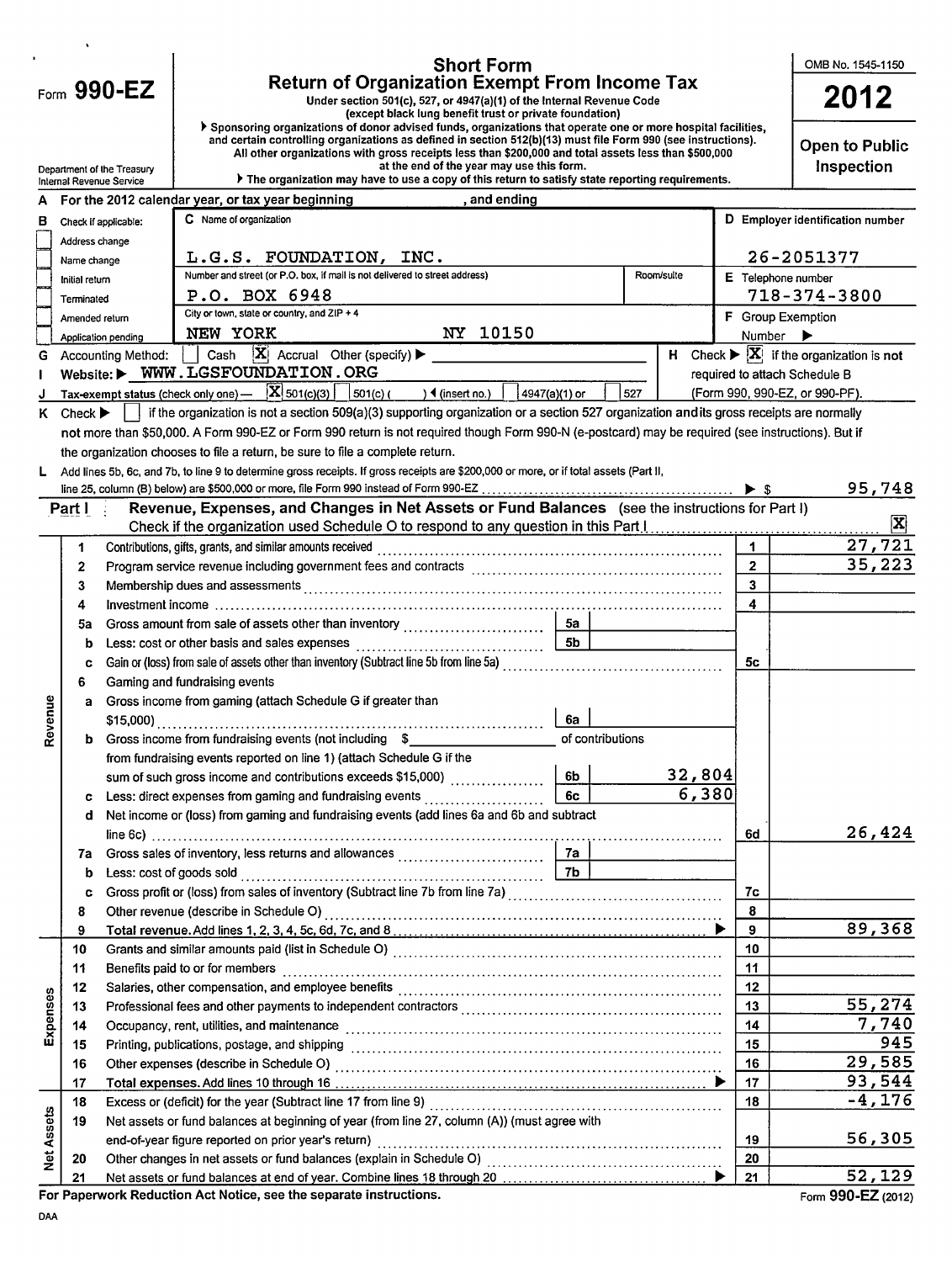网络西亚亚斯威利 人名福斯盖特 化四碳

| Form 990-EZ (2012) |                   |                                               | L.G.S. FOUNDATION, INC.                                                                                                                                                                                                                                                                                                  |                                             | 26-2051377                            |                     |                                                                          |               |                                                   |                          | Page 4      |
|--------------------|-------------------|-----------------------------------------------|--------------------------------------------------------------------------------------------------------------------------------------------------------------------------------------------------------------------------------------------------------------------------------------------------------------------------|---------------------------------------------|---------------------------------------|---------------------|--------------------------------------------------------------------------|---------------|---------------------------------------------------|--------------------------|-------------|
|                    |                   |                                               |                                                                                                                                                                                                                                                                                                                          |                                             |                                       |                     |                                                                          |               |                                                   | <b>Yes</b>               | No          |
| 46                 |                   |                                               | Did the organization engage, directly or indirectly, in political campaign activities on behalf of or in opposition                                                                                                                                                                                                      |                                             |                                       |                     |                                                                          |               |                                                   |                          |             |
| <b>Part VI</b>     |                   |                                               | Section 501(c)(3) organizations only                                                                                                                                                                                                                                                                                     |                                             |                                       |                     |                                                                          |               | 46                                                |                          | X.          |
|                    |                   |                                               | All section 501(c)(3) organizations must answer questions 47-49b and 52, and complete the tables for lines                                                                                                                                                                                                               |                                             |                                       |                     |                                                                          |               |                                                   |                          |             |
|                    | 50 and 51         |                                               | يد<br>Check if the organization used Schedule O to respond to any question in this Part V!…………………………………                                                                                                                                                                                                                  |                                             |                                       |                     |                                                                          |               |                                                   |                          |             |
|                    |                   |                                               |                                                                                                                                                                                                                                                                                                                          |                                             |                                       |                     |                                                                          |               |                                                   |                          |             |
|                    |                   |                                               | 47 - Did the organization engage in lobbying activities or have a section 501(h) election in effect during the tax                                                                                                                                                                                                       |                                             |                                       |                     |                                                                          |               |                                                   | Yes                      | No          |
|                    |                   | -year?'If "Yes," complete Schedule C, Part II |                                                                                                                                                                                                                                                                                                                          |                                             |                                       |                     |                                                                          |               | 47                                                |                          | х           |
| 48                 |                   |                                               |                                                                                                                                                                                                                                                                                                                          |                                             |                                       |                     |                                                                          |               | 48                                                |                          | $\mathbf x$ |
| 49а                |                   |                                               |                                                                                                                                                                                                                                                                                                                          |                                             |                                       |                     |                                                                          |               | 49a                                               |                          | $\mathbf x$ |
| b<br>50            |                   |                                               | If "Yes," was the related organization a section 527 organization?<br>Complete this table for the organization's five highest compensated employees (other than officers, directors, trustees and key                                                                                                                    |                                             |                                       |                     |                                                                          |               | 49b                                               |                          |             |
|                    |                   |                                               | employees) who each received more than \$100,000 of compensation from the organization. If there is none, enter "None."                                                                                                                                                                                                  |                                             |                                       |                     |                                                                          |               |                                                   |                          |             |
|                    |                   | (a) Name and title of each employee           |                                                                                                                                                                                                                                                                                                                          | (b) Average                                 | (c) Reportable                        |                     | (d) Health benefits,                                                     |               |                                                   | (e) Estimated amount of  |             |
|                    |                   | paid more than \$100,000                      |                                                                                                                                                                                                                                                                                                                          | hours per week<br>devoted to position       | compensation<br>(Forms W-2/1099-MISC) |                     | contributions to employee<br>benefit plans, and<br>deferred compensation |               |                                                   | other compensation       |             |
| <b>NONE</b>        |                   |                                               |                                                                                                                                                                                                                                                                                                                          |                                             |                                       |                     |                                                                          |               |                                                   |                          |             |
|                    | $\Lambda_{\rm L}$ |                                               |                                                                                                                                                                                                                                                                                                                          | t is in                                     |                                       |                     |                                                                          |               |                                                   |                          |             |
|                    |                   |                                               |                                                                                                                                                                                                                                                                                                                          |                                             |                                       |                     |                                                                          |               |                                                   |                          |             |
|                    |                   |                                               |                                                                                                                                                                                                                                                                                                                          |                                             |                                       |                     |                                                                          |               |                                                   |                          |             |
|                    |                   |                                               |                                                                                                                                                                                                                                                                                                                          |                                             |                                       |                     |                                                                          |               |                                                   |                          |             |
| f<br>51            |                   |                                               | Total number of other employees paid over \$100,000<br>Complete this table for the organization's five highest compensated independent contractors who each received more than<br>\$100,000 of compensation from the organization. If there is none, enter "None."                                                       |                                             |                                       |                     |                                                                          |               |                                                   |                          |             |
|                    |                   |                                               | (a) Name and address of each independent contractor paid more than \$100,000                                                                                                                                                                                                                                             |                                             |                                       | (b) Type of service |                                                                          |               |                                                   | (c) Compensation         |             |
| <b>NONE</b>        |                   |                                               |                                                                                                                                                                                                                                                                                                                          |                                             |                                       |                     |                                                                          |               |                                                   |                          |             |
|                    |                   |                                               |                                                                                                                                                                                                                                                                                                                          |                                             |                                       |                     |                                                                          |               |                                                   |                          |             |
|                    |                   |                                               |                                                                                                                                                                                                                                                                                                                          |                                             |                                       |                     |                                                                          |               |                                                   |                          |             |
|                    |                   |                                               |                                                                                                                                                                                                                                                                                                                          |                                             |                                       |                     |                                                                          |               |                                                   |                          |             |
|                    |                   |                                               |                                                                                                                                                                                                                                                                                                                          |                                             |                                       |                     |                                                                          |               |                                                   |                          |             |
| d                  |                   |                                               | Total number of other independent contractors each receiving over \$100,000                                                                                                                                                                                                                                              |                                             |                                       |                     |                                                                          |               |                                                   |                          |             |
| 52                 |                   |                                               | Did the organization complete Schedule A? Note: All section 501(c)(3) organizations and 4947(a)(1)                                                                                                                                                                                                                       |                                             |                                       |                     |                                                                          |               |                                                   |                          |             |
|                    |                   |                                               | nonexempt charitable trusts must attach a completed Schedule A                                                                                                                                                                                                                                                           |                                             |                                       |                     |                                                                          | X             | <b>Yes</b>                                        |                          | No          |
|                    |                   |                                               | Under penalties of perjury, I declare that I have examined this return, including accompanying schedules and statements, and to the best of my knowledge and belief, it is<br>true, correct, and complete. Declaration of preparer (other than officer) is based on all information of which preparer has any knowledge. |                                             |                                       |                     |                                                                          |               |                                                   |                          |             |
|                    |                   |                                               |                                                                                                                                                                                                                                                                                                                          |                                             |                                       |                     |                                                                          |               |                                                   |                          |             |
| Sign               |                   | Signature of officer                          |                                                                                                                                                                                                                                                                                                                          |                                             | Date                                  |                     |                                                                          |               |                                                   |                          |             |
| Here               |                   | Type or print name and title                  | CHRISTINA SANINOCENCIO                                                                                                                                                                                                                                                                                                   |                                             | PRESIDENT                             |                     |                                                                          |               |                                                   |                          |             |
|                    |                   | Print/Type preparer's name                    |                                                                                                                                                                                                                                                                                                                          | Preparer's signature                        |                                       | Date                |                                                                          |               | <b>PTIN</b>                                       |                          |             |
| Paid               |                   |                                               |                                                                                                                                                                                                                                                                                                                          |                                             |                                       |                     | Check                                                                    | i if          |                                                   |                          |             |
| Preparer           | Firm's name ▶     | GEORGE E. MACDONALD                           | <b>BERGER,</b>                                                                                                                                                                                                                                                                                                           | GEORGE E. MACDONALD<br>MACDONALD & RAND LLP |                                       |                     | 05/08/13<br>Firm's EIN ▶                                                 | self-employed |                                                   | P00623325 <br>20-8403012 |             |
| <b>Use Only</b>    | Firm's address >  |                                               | 550 ROUTE 25A                                                                                                                                                                                                                                                                                                            |                                             |                                       |                     |                                                                          |               |                                                   |                          |             |
|                    |                   |                                               | ROCKY POINT, NY                                                                                                                                                                                                                                                                                                          | 11778-8759                                  |                                       |                     | Phone no.                                                                |               |                                                   | 631-744-0531             |             |
|                    |                   |                                               | May the IRS discuss this return with the preparer shown above? See instructions                                                                                                                                                                                                                                          |                                             |                                       |                     |                                                                          |               | $\blacktriangleright$ $\overline{\mathbf{X}}$ Yes |                          | No          |

Form **990-EZ** (2012)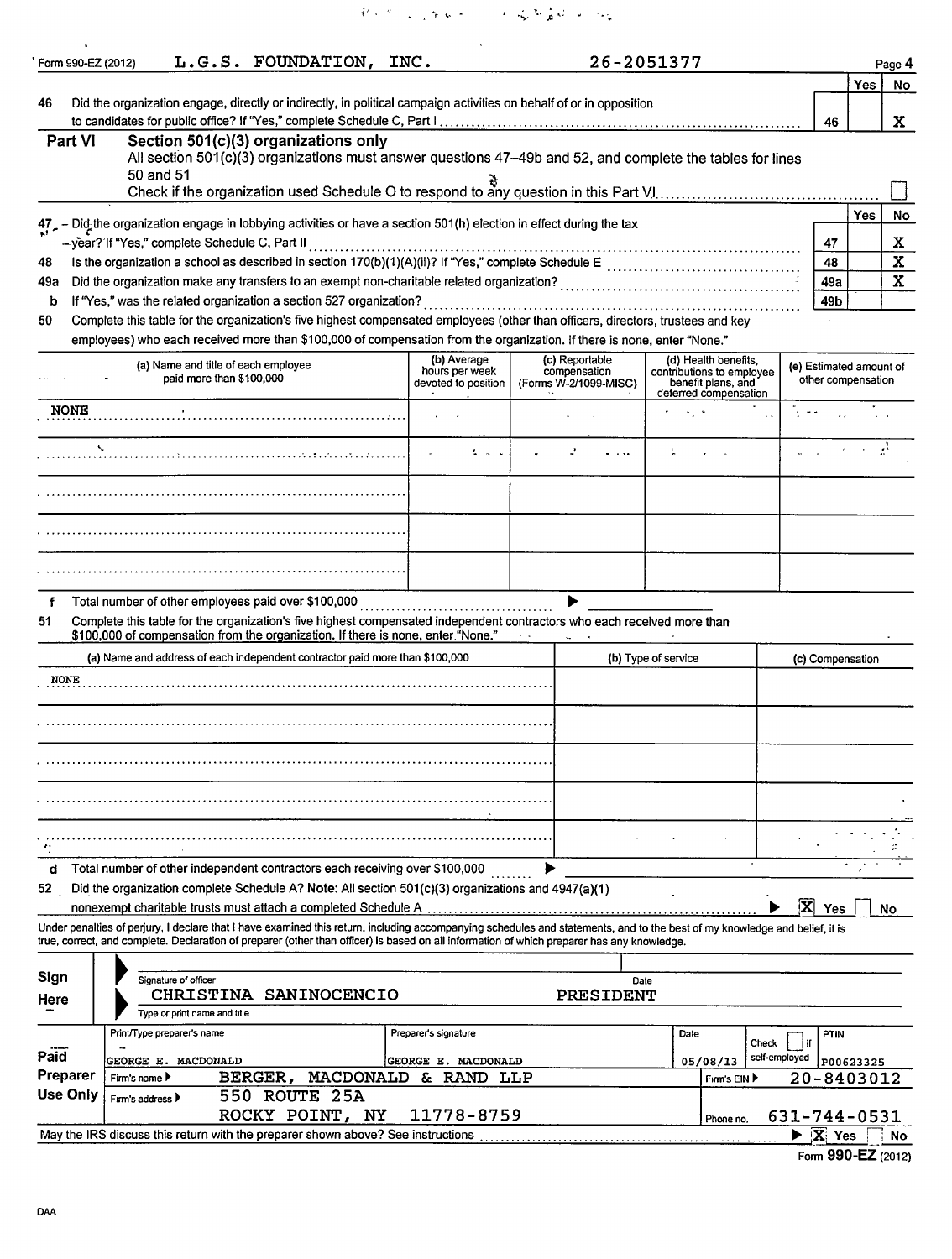| <b>SCHEDULE A</b><br>(Form 990 or 990-EZ)                                                                                                             |                                                            | <b>Public Charity Status and Public Support</b>                                                                                                                                                                                                  |     |                                                        |     |                              |                       |                               | OMB No. 1545-0047                    |                         |  |
|-------------------------------------------------------------------------------------------------------------------------------------------------------|------------------------------------------------------------|--------------------------------------------------------------------------------------------------------------------------------------------------------------------------------------------------------------------------------------------------|-----|--------------------------------------------------------|-----|------------------------------|-----------------------|-------------------------------|--------------------------------------|-------------------------|--|
| Complete if the organization is a section 501(c)(3) organization or a section<br>4947(a)(1) nonexempt charitable trust.<br>Department of the Treasury |                                                            |                                                                                                                                                                                                                                                  |     |                                                        |     |                              | <b>Open to Public</b> |                               |                                      |                         |  |
| Attach to Form 990 or Form 990-EZ. > See separate instructions.<br>Internal Revenue Service                                                           |                                                            |                                                                                                                                                                                                                                                  |     |                                                        |     |                              |                       |                               |                                      | Inspection              |  |
| Name of the organization<br>L.G.S. FOUNDATION, INC.<br>26-2051377                                                                                     |                                                            |                                                                                                                                                                                                                                                  |     |                                                        |     |                              |                       |                               | Employer identification number       |                         |  |
| Part I                                                                                                                                                |                                                            | Reason for Public Charity Status (All organizations must complete this part.) See instructions.                                                                                                                                                  |     |                                                        |     |                              |                       |                               |                                      |                         |  |
|                                                                                                                                                       |                                                            | The organization is not a private foundation because it is: (For lines 1 through 11, check only one box.)                                                                                                                                        |     |                                                        |     |                              |                       |                               |                                      |                         |  |
| 1                                                                                                                                                     |                                                            | A church, convention of churches, or association of churches described in section 170(b)(1)(A)(i).                                                                                                                                               |     |                                                        |     |                              |                       |                               |                                      |                         |  |
| 2                                                                                                                                                     |                                                            | A school described in section 170(b)(1)(A)(ii). (Attach Schedule E.)                                                                                                                                                                             |     |                                                        |     |                              |                       |                               |                                      |                         |  |
| 3                                                                                                                                                     |                                                            | A hospital or a cooperative hospital service organization described in section 170(b)(1)(A)(iii).                                                                                                                                                |     |                                                        |     |                              |                       |                               |                                      |                         |  |
| 4                                                                                                                                                     |                                                            | A medical research organization operated in conjunction with a hospital described in section 170(b)(1)(A)(iii). Enter the hospital's name,                                                                                                       |     |                                                        |     |                              |                       |                               |                                      |                         |  |
| city, and state:                                                                                                                                      |                                                            |                                                                                                                                                                                                                                                  |     |                                                        |     |                              |                       |                               |                                      |                         |  |
| 5                                                                                                                                                     |                                                            | An organization operated for the benefit of a college or university owned or operated by a governmental unit described in                                                                                                                        |     |                                                        |     |                              |                       |                               |                                      |                         |  |
|                                                                                                                                                       | section 170(b)(1)(A)(iv). (Complete Part II.)              |                                                                                                                                                                                                                                                  |     |                                                        |     |                              |                       |                               |                                      |                         |  |
| 6                                                                                                                                                     |                                                            | A federal, state, or local government or governmental unit described in section 170(b)(1)(A)(v).                                                                                                                                                 |     |                                                        |     |                              |                       |                               |                                      |                         |  |
| 7                                                                                                                                                     |                                                            | An organization that normally receives a substantial part of its support from a governmental unit or from the general public                                                                                                                     |     |                                                        |     |                              |                       |                               |                                      |                         |  |
|                                                                                                                                                       | described in section 170(b)(1)(A)(vi). (Complete Part II.) |                                                                                                                                                                                                                                                  |     |                                                        |     |                              |                       |                               |                                      |                         |  |
| 8                                                                                                                                                     |                                                            | A community trust described in section 170(b)(1)(A)(vi). (Complete Part II.)                                                                                                                                                                     |     |                                                        |     |                              |                       |                               |                                      |                         |  |
| $\mathbf{X}$<br>9                                                                                                                                     |                                                            | An organization that normally receives: (1) more than 33 1/3% of its support from contributions, membership fees, and gross                                                                                                                      |     |                                                        |     |                              |                       |                               |                                      |                         |  |
|                                                                                                                                                       |                                                            | receipts from activities related to its exempt functions—subject to certain exceptions, and (2) no more than 33 1/3% of its<br>support from gross investment income and unrelated business taxable income (less section 511 tax) from businesses |     |                                                        |     |                              |                       |                               |                                      |                         |  |
|                                                                                                                                                       |                                                            | acquired by the organization after June 30, 1975. See section 509(a)(2). (Complete Part III.)                                                                                                                                                    |     |                                                        |     |                              |                       |                               |                                      |                         |  |
| 10                                                                                                                                                    |                                                            | An organization organized and operated exclusively to test for public safety. See section 509(a)(4).                                                                                                                                             |     |                                                        |     |                              |                       |                               |                                      |                         |  |
| 11                                                                                                                                                    |                                                            | An organization organized and operated exclusively for the benefit of, to perform the functions of, or to carry out the                                                                                                                          |     |                                                        |     |                              |                       |                               |                                      |                         |  |
|                                                                                                                                                       |                                                            | purposes of one or more publicly supported organizations described in section 509(a)(1) or section 509(a)(2). See section                                                                                                                        |     |                                                        |     |                              |                       |                               |                                      |                         |  |
|                                                                                                                                                       |                                                            | 509(a)(3). Check the box that describes the type of supporting organization and complete lines 11e through 11h.                                                                                                                                  |     |                                                        |     |                              |                       |                               |                                      |                         |  |
| Type I<br>a                                                                                                                                           | Type II<br>b.                                              | Type III-Functionally integrated<br>c.                                                                                                                                                                                                           |     |                                                        | d.  |                              |                       |                               | Type III-Non-functionally integrated |                         |  |
| е                                                                                                                                                     |                                                            | By checking this box, I certify that the organization is not controlled directly or indirectly by one or more disqualified persons                                                                                                               |     |                                                        |     |                              |                       |                               |                                      |                         |  |
|                                                                                                                                                       |                                                            | other than foundation managers and other than one or more publicly supported organizations described in section 509(a)(1)                                                                                                                        |     |                                                        |     |                              |                       |                               |                                      |                         |  |
| or section $509(a)(2)$ .                                                                                                                              |                                                            |                                                                                                                                                                                                                                                  |     |                                                        |     |                              |                       |                               |                                      |                         |  |
| f                                                                                                                                                     |                                                            | If the organization received a written determination from the IRS that it is a Type I, Type II, or Type III supporting                                                                                                                           |     |                                                        |     |                              |                       |                               |                                      |                         |  |
| organization, check this box                                                                                                                          |                                                            |                                                                                                                                                                                                                                                  |     |                                                        |     |                              |                       |                               |                                      |                         |  |
| g                                                                                                                                                     |                                                            | Since August 17, 2006, has the organization accepted any gift or contribution from any of the                                                                                                                                                    |     |                                                        |     |                              |                       |                               |                                      |                         |  |
| following persons?                                                                                                                                    |                                                            |                                                                                                                                                                                                                                                  |     |                                                        |     |                              |                       |                               |                                      |                         |  |
|                                                                                                                                                       |                                                            | (i) A person who directly or indirectly controls, either alone or together with persons described in (ii) and                                                                                                                                    |     |                                                        |     |                              |                       |                               |                                      | <b>Yes</b><br><b>No</b> |  |
|                                                                                                                                                       |                                                            |                                                                                                                                                                                                                                                  |     |                                                        |     |                              |                       |                               | (11g(i)                              |                         |  |
|                                                                                                                                                       |                                                            |                                                                                                                                                                                                                                                  |     |                                                        |     |                              |                       |                               | 11g(ii)                              |                         |  |
|                                                                                                                                                       |                                                            |                                                                                                                                                                                                                                                  |     |                                                        |     |                              |                       |                               | [11g(iii)                            |                         |  |
| h                                                                                                                                                     |                                                            | Provide the following information about the supported organization(s).                                                                                                                                                                           |     |                                                        |     | (v) Did you notify           |                       |                               |                                      |                         |  |
| (i) Name of supported<br>organization                                                                                                                 | $(ii)$ EIN                                                 | (iii) Type of organization<br>(described on lines 1-9                                                                                                                                                                                            |     | (iv) Is the organization<br>in col. (i) listed in your |     | the organization in          | organization in col.  | (vi) is the                   | (vii) Amount of monetary<br>support  |                         |  |
|                                                                                                                                                       |                                                            | above or IRC section                                                                                                                                                                                                                             |     | governing document?                                    |     | col. (i) of your<br>support? |                       | (i) organized in the<br>U.S.? |                                      |                         |  |
|                                                                                                                                                       |                                                            | (see instructions)                                                                                                                                                                                                                               | Yes | No                                                     | Yes | No                           | Yes                   | No                            |                                      |                         |  |
| (A)                                                                                                                                                   |                                                            |                                                                                                                                                                                                                                                  |     |                                                        |     |                              |                       |                               |                                      |                         |  |
|                                                                                                                                                       |                                                            |                                                                                                                                                                                                                                                  |     |                                                        |     |                              |                       |                               |                                      |                         |  |
| (B)                                                                                                                                                   |                                                            |                                                                                                                                                                                                                                                  |     |                                                        |     |                              |                       |                               |                                      |                         |  |
|                                                                                                                                                       |                                                            |                                                                                                                                                                                                                                                  |     |                                                        |     |                              |                       |                               |                                      |                         |  |
| (C)                                                                                                                                                   |                                                            |                                                                                                                                                                                                                                                  |     |                                                        |     |                              |                       |                               |                                      |                         |  |
| (D)                                                                                                                                                   |                                                            |                                                                                                                                                                                                                                                  |     |                                                        |     |                              |                       |                               |                                      |                         |  |
| (E)                                                                                                                                                   |                                                            |                                                                                                                                                                                                                                                  |     |                                                        |     |                              |                       |                               |                                      |                         |  |
|                                                                                                                                                       |                                                            |                                                                                                                                                                                                                                                  |     |                                                        |     |                              |                       |                               |                                      |                         |  |
| <b>Total</b>                                                                                                                                          |                                                            |                                                                                                                                                                                                                                                  |     |                                                        |     |                              |                       |                               |                                      |                         |  |
|                                                                                                                                                       |                                                            |                                                                                                                                                                                                                                                  |     |                                                        |     |                              |                       |                               |                                      |                         |  |

For Paperwork Reduction Act Notice, see the Instructions for Schedule A (Form 990 or 990-EZ) 2012 Form 990 or 990-EZ.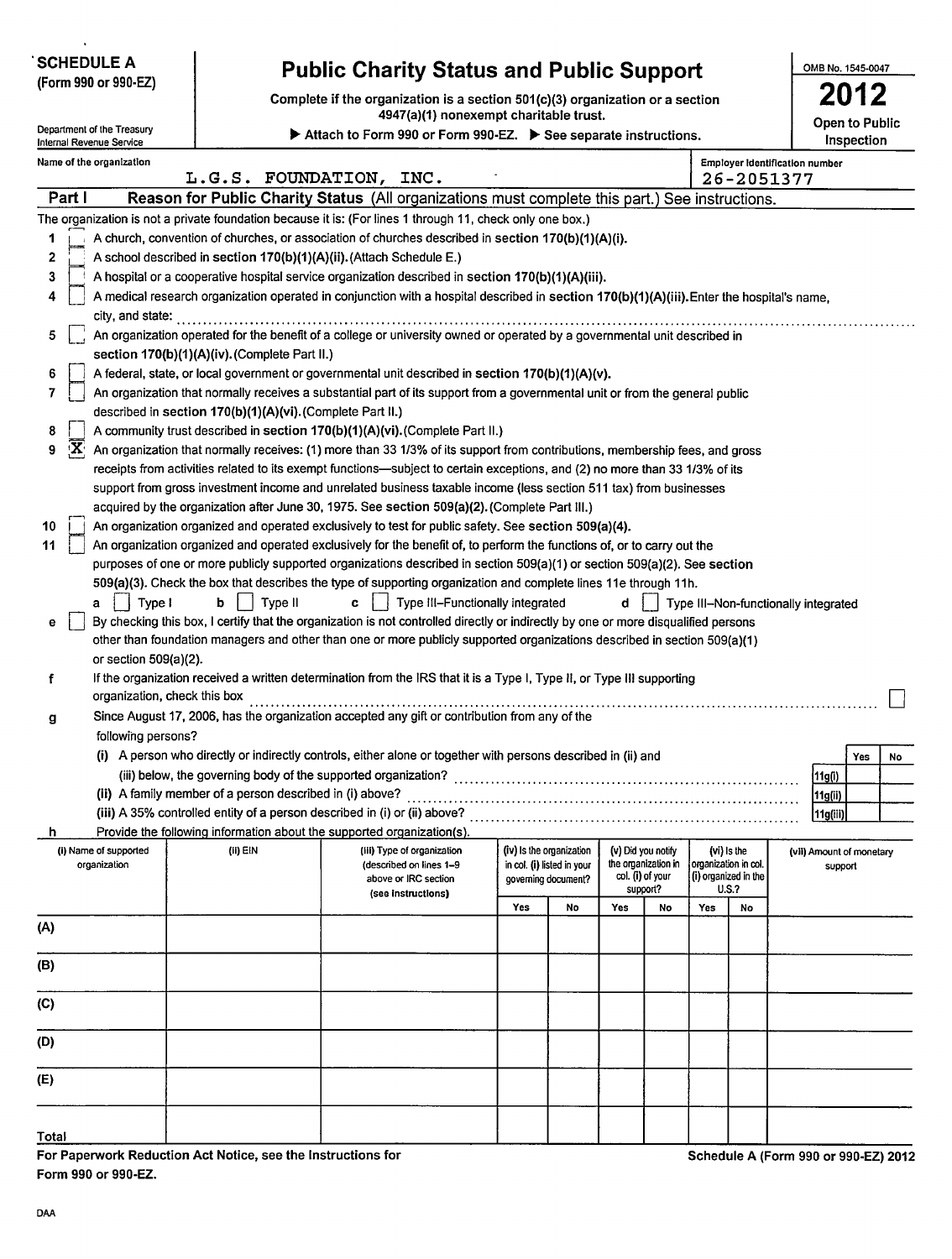# Schedule A (Form 990 or 990-EZ) 2012 L.G.S. FOUNDATION, INC.<br>Part III Support Schedule for Organizations Described in Section 509(a)(2)

 $\bar{z}$ 

**Part Ill Support Schedule for Organizations Described in Section 509(a)(2)** (Complete only if you checked the box on line 9 of Part I or if the organization failed to qualify under Part II. If the organization fails to qualify under the tests listed below, please complete Part II.)

|                 | <b>Section A. Public Support</b>                                                                                                                                                                                                                                                  |            |                                                                 |                                          |                           |                                                                   |                         |
|-----------------|-----------------------------------------------------------------------------------------------------------------------------------------------------------------------------------------------------------------------------------------------------------------------------------|------------|-----------------------------------------------------------------|------------------------------------------|---------------------------|-------------------------------------------------------------------|-------------------------|
|                 | Calendar year (or fiscal year beginning in) >                                                                                                                                                                                                                                     | (a) $2008$ | (b) 2009                                                        | $(c)$ 2010                               | $(d)$ 2011                | (e) 2012                                                          | (f) Total               |
| 1               | Gifts, grants, contributions, and membership<br>fees received. (Do not include any "unusual                                                                                                                                                                                       |            | $\sqrt{3\sqrt{3} \sqrt{3} \sqrt{2} \sqrt{2} \sqrt{2} \sqrt{2}}$ | <b>Authentick NA</b><br>$\sim$<br>44,315 | 25,727                    | 27,721                                                            | 97,763                  |
|                 | grants.") $\ldots \ldots \ldots \ldots \ldots \ldots \ldots \ldots \ldots \ldots \ldots$<br>2 - Gross receipts from admissions, merchandise<br>sold or services performed, or facilities<br>furnished in any activity that is related to the<br>organization's tax-exempt purpose |            |                                                                 | 14,852                                   | 88,748                    | 35,223                                                            | 138,823                 |
| 3               | Gross receipts from activities that are not an<br>unrelated trade or business under section 513                                                                                                                                                                                   |            |                                                                 |                                          | 29,681                    | $\mathbf{r}_{\mathrm{eff}} = \mathbf{r}_{\mathrm{eff}}$<br>32,804 | $\sim$ .<br>62,485      |
| 4               | Tax revenues levied for the<br>organization's benefit and either paid<br>to or expended on its behalf                                                                                                                                                                             |            | $\mathcal{L}_{\mathbf{k}}$                                      |                                          |                           |                                                                   |                         |
| 5               | The value of services or facilities<br>furnished by a governmental unit to the<br>organization without charge                                                                                                                                                                     |            |                                                                 |                                          | $\frac{1}{2}$             |                                                                   | r yin                   |
| 6               | Total. Add lines 1 through 5                                                                                                                                                                                                                                                      |            |                                                                 | 59,167                                   | 144,156                   | 95,748                                                            | 299,071                 |
|                 | 7a Amounts included on lines 1, 2, and 3<br>received from disqualified persons                                                                                                                                                                                                    | al a ca    | $\sim 100$ km s $^{-1}$                                         | $\sim$ $\sim$ $\sim$                     | $\mathbf{r} = \mathbf{r}$ | $\bullet$                                                         | $\sim$                  |
| b.              | Amounts included on lines 2 and 3<br>received from other than disqualified<br>persons that exceed the greater of \$5,000<br>or 1% of the amount on line 13 for the year $\frac{1}{11}$                                                                                            |            |                                                                 |                                          |                           |                                                                   |                         |
|                 | c Add lines 7a and 7b $\ldots$                                                                                                                                                                                                                                                    |            |                                                                 |                                          |                           |                                                                   |                         |
| 8               | Public support (Subtract line 7c from                                                                                                                                                                                                                                             |            |                                                                 |                                          |                           |                                                                   | 299,071                 |
|                 | <b>Section B. Total Support</b>                                                                                                                                                                                                                                                   |            |                                                                 |                                          |                           |                                                                   |                         |
|                 | Calendar year (or fiscal year beginning in) >                                                                                                                                                                                                                                     | (a) 2008   | (b) 2009                                                        | $(c)$ 2010                               | $(d)$ 2011                | (e) 2012                                                          | (f) Total               |
| 9               | Amounts from line 6                                                                                                                                                                                                                                                               | $\bullet$  | $\bullet$ .                                                     | 59,167                                   | 144,156                   | 95,748                                                            | 299,071                 |
| 10a             | Gross income from interest, dividends,<br>payments received on securities loans, rents,<br>royalties and income from similar sources                                                                                                                                              |            |                                                                 |                                          |                           |                                                                   |                         |
|                 | <b>b</b> Unrelated business taxable income (less<br>section 511 taxes) from businesses<br>acquired after June 30, 1975                                                                                                                                                            |            |                                                                 |                                          |                           |                                                                   |                         |
| c.              | Add lines 10a and 10b                                                                                                                                                                                                                                                             |            |                                                                 |                                          |                           |                                                                   |                         |
| 11<br>.         | Net income from unrelated business<br>activities not included in line 10b, whether<br>or not the business is regularly carried on.                                                                                                                                                |            |                                                                 |                                          | $\epsilon$ .              |                                                                   |                         |
| 12              | Other income. Do not include gain or<br>loss from the sale of capital assets<br>(Explain in Part IV.)                                                                                                                                                                             |            |                                                                 |                                          |                           |                                                                   | $1.1 \times 10^{-12}$   |
| 13              | Total support. (Add lines 9, 10c, 11,                                                                                                                                                                                                                                             |            |                                                                 |                                          |                           |                                                                   |                         |
|                 | and 12.) $\qquad \qquad$                                                                                                                                                                                                                                                          |            |                                                                 | 59,167                                   | 144,156                   | 95,748                                                            | 299,071                 |
| 14              | First five years. If the Form 990 is for the organization's first, second, third, fourth, or fifth tax year as a section 501(c)(3)                                                                                                                                                |            |                                                                 |                                          |                           |                                                                   |                         |
|                 | organization, check this box and stop here                                                                                                                                                                                                                                        |            |                                                                 |                                          |                           |                                                                   |                         |
|                 | <b>Section C. Computation of Public Support Percentage</b>                                                                                                                                                                                                                        |            |                                                                 |                                          |                           |                                                                   |                         |
| 15              |                                                                                                                                                                                                                                                                                   |            |                                                                 |                                          |                           | 15                                                                | <u>100.00%</u>          |
| 16              | Section D. Computation of Investment Income Percentage                                                                                                                                                                                                                            |            |                                                                 |                                          |                           | 16                                                                | $100.00 \%$             |
| 17              |                                                                                                                                                                                                                                                                                   |            |                                                                 |                                          |                           | 17                                                                |                         |
| 18              | Investment income percentage from 2011 Schedule A, Part III, line 17                                                                                                                                                                                                              |            |                                                                 |                                          |                           | 18                                                                | %<br>%                  |
| 19a             | 33 1/3% support tests—2012. If the organization did not check the box on line 14, and line 15 is more than 33 1/3%, and line                                                                                                                                                      |            |                                                                 |                                          |                           |                                                                   |                         |
|                 | 17 is not more than 33 1/3%, check this box and stop here. The organization qualifies as a publicly supported organization                                                                                                                                                        |            |                                                                 |                                          |                           |                                                                   | $\overline{\mathbf{X}}$ |
| b               | 33 1/3% support tests—2011. If the organization did not check a box on line 14 or line 19a, and line 16 is more than 33 1/3%, and                                                                                                                                                 |            |                                                                 |                                          |                           |                                                                   |                         |
|                 | line 18 is not more than 33 1/3%, check this box and stop here. The organization qualifies as a publicly supported organization                                                                                                                                                   |            |                                                                 |                                          |                           |                                                                   | .                       |
| $\overline{20}$ | Private foundation. If the organization did not check a box on line 14, 19a, or 19b, check this box and see instructions                                                                                                                                                          |            |                                                                 |                                          |                           |                                                                   |                         |

Schedule A (Form 990 or 990-EZ) 2012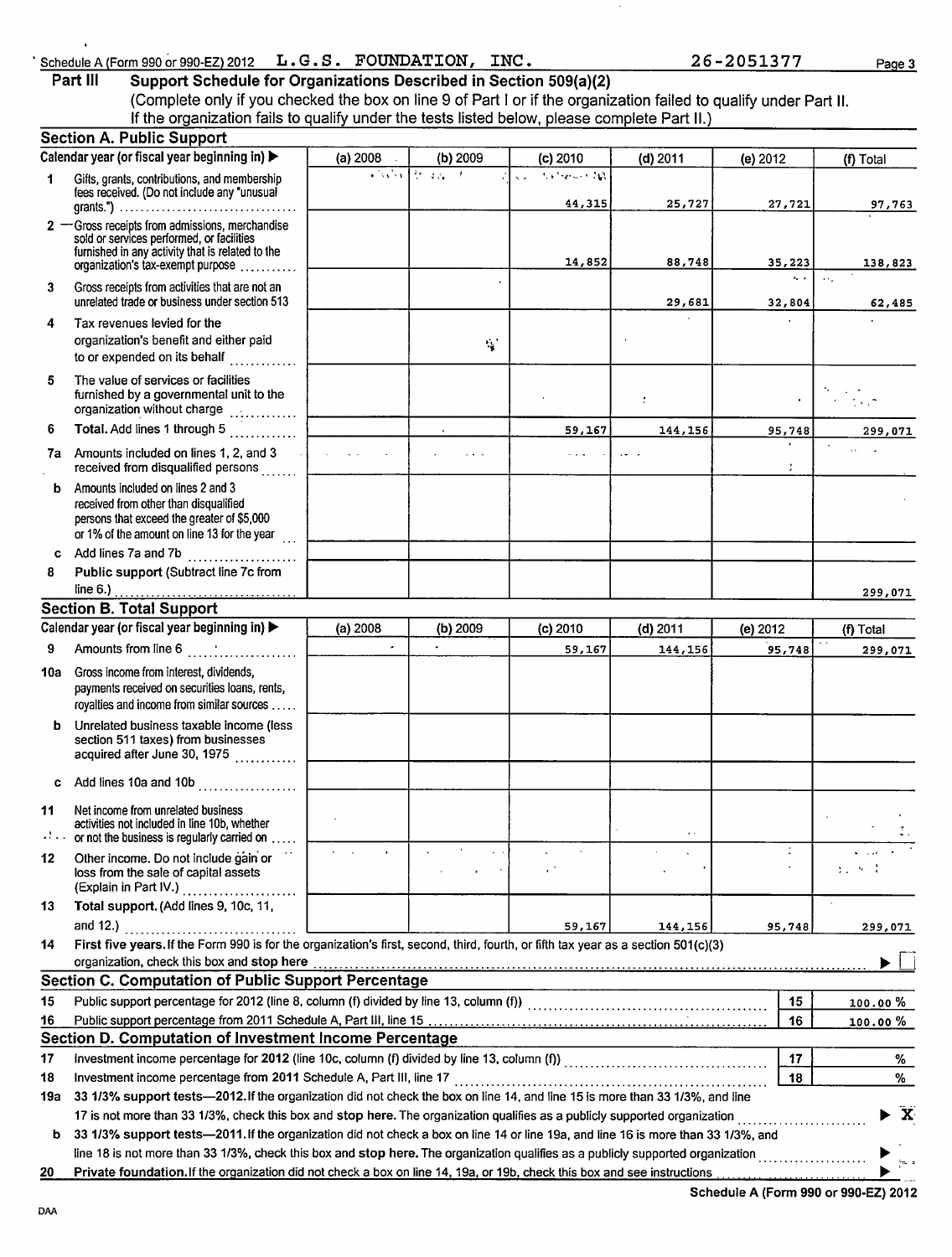| <b>SCHEDULE G</b>                                      |                                                                                                                                                                                                                                                                                                                                                                                                                                        |                                                                 |                                                           |  | <b>Supplemental Information Regarding</b> |                                                                            | OMB No. 1545-0047                                       |  |
|--------------------------------------------------------|----------------------------------------------------------------------------------------------------------------------------------------------------------------------------------------------------------------------------------------------------------------------------------------------------------------------------------------------------------------------------------------------------------------------------------------|-----------------------------------------------------------------|-----------------------------------------------------------|--|-------------------------------------------|----------------------------------------------------------------------------|---------------------------------------------------------|--|
| (Form 990 or 990-EZ)                                   | <b>Fundraising or Gaming Activities</b><br>Complete if the organization answered "Yes" to Form 990, Part IV, lines 17, 18, or 19, or if the                                                                                                                                                                                                                                                                                            |                                                                 |                                                           |  |                                           |                                                                            |                                                         |  |
| Department of the Treasury<br>Internal Revenue Service |                                                                                                                                                                                                                                                                                                                                                                                                                                        | Open to Public<br>Inspection                                    |                                                           |  |                                           |                                                                            |                                                         |  |
| Name of the organization                               |                                                                                                                                                                                                                                                                                                                                                                                                                                        | Attach to Form 990 or Form 990-EZ. > See separate instructions. | <b>Employer identification number</b>                     |  |                                           |                                                                            |                                                         |  |
|                                                        | L.G.S. FOUNDATION, INC.                                                                                                                                                                                                                                                                                                                                                                                                                |                                                                 |                                                           |  |                                           | 26-2051377                                                                 |                                                         |  |
| Part I                                                 | Fundraising Activities. Complete if the organization answered "Yes" to Form 990, Part IV, line 17.<br>Form 990-EZ filers are not required to complete this part.                                                                                                                                                                                                                                                                       |                                                                 |                                                           |  |                                           |                                                                            |                                                         |  |
|                                                        | Indicate whether the organization raised funds through any of the following activities. Check all that apply.                                                                                                                                                                                                                                                                                                                          |                                                                 |                                                           |  |                                           |                                                                            |                                                         |  |
| Mail solicitations<br>a                                |                                                                                                                                                                                                                                                                                                                                                                                                                                        | е                                                               |                                                           |  | Solicitation of non-government grants     |                                                                            |                                                         |  |
| Internet and email solicitations<br>b                  |                                                                                                                                                                                                                                                                                                                                                                                                                                        | Solicitation of government grants                               |                                                           |  |                                           |                                                                            |                                                         |  |
| Phone solicitations<br>c                               |                                                                                                                                                                                                                                                                                                                                                                                                                                        | Special fundraising events<br>g                                 |                                                           |  |                                           |                                                                            |                                                         |  |
| In-person solicitations<br>d                           |                                                                                                                                                                                                                                                                                                                                                                                                                                        |                                                                 |                                                           |  |                                           |                                                                            |                                                         |  |
|                                                        | 2a Did the organization have a written or oral agreement with any individual (including officers, directors, trustees<br>or key employees listed in Form 990, Part VII) or entity in connection with professional fundraising services?<br>b If "Yes," list the ten highest paid individuals or entities (fundraisers) pursuant to agreements under which the fundraiser is to be<br>compensated at least \$5,000 by the organization. |                                                                 | (iii) Did fund-                                           |  |                                           |                                                                            | Yes<br>No                                               |  |
|                                                        | (i) Name and address of individual<br>or entity (fundraiser)                                                                                                                                                                                                                                                                                                                                                                           | . (ii) Activity .                                               | raiser have<br>custody or<br>control of<br>contributions? |  | (Iv) Gross receipts<br>from activity      | (v) Amount paid to<br>(or retained by)<br>fundraiser listed in<br>col. (i) | (vi) Amount paid to<br>(or retained by)<br>organization |  |
|                                                        | $\mathbf{r}$                                                                                                                                                                                                                                                                                                                                                                                                                           | $\bullet$                                                       | Yes  No                                                   |  | $\cdot$                                   |                                                                            |                                                         |  |
| 1                                                      |                                                                                                                                                                                                                                                                                                                                                                                                                                        |                                                                 |                                                           |  |                                           |                                                                            |                                                         |  |
|                                                        |                                                                                                                                                                                                                                                                                                                                                                                                                                        |                                                                 |                                                           |  |                                           |                                                                            |                                                         |  |
| 2                                                      |                                                                                                                                                                                                                                                                                                                                                                                                                                        |                                                                 |                                                           |  |                                           |                                                                            |                                                         |  |
| 3                                                      |                                                                                                                                                                                                                                                                                                                                                                                                                                        |                                                                 |                                                           |  |                                           |                                                                            |                                                         |  |
| 4                                                      |                                                                                                                                                                                                                                                                                                                                                                                                                                        |                                                                 |                                                           |  |                                           |                                                                            |                                                         |  |
|                                                        |                                                                                                                                                                                                                                                                                                                                                                                                                                        |                                                                 |                                                           |  |                                           |                                                                            |                                                         |  |
| 5                                                      |                                                                                                                                                                                                                                                                                                                                                                                                                                        |                                                                 |                                                           |  |                                           |                                                                            |                                                         |  |
| 6                                                      |                                                                                                                                                                                                                                                                                                                                                                                                                                        |                                                                 |                                                           |  |                                           |                                                                            |                                                         |  |
| 7                                                      |                                                                                                                                                                                                                                                                                                                                                                                                                                        |                                                                 |                                                           |  |                                           |                                                                            |                                                         |  |
| 8                                                      |                                                                                                                                                                                                                                                                                                                                                                                                                                        |                                                                 |                                                           |  |                                           |                                                                            |                                                         |  |
|                                                        |                                                                                                                                                                                                                                                                                                                                                                                                                                        |                                                                 |                                                           |  |                                           |                                                                            |                                                         |  |
|                                                        |                                                                                                                                                                                                                                                                                                                                                                                                                                        |                                                                 |                                                           |  |                                           |                                                                            |                                                         |  |
| 10                                                     |                                                                                                                                                                                                                                                                                                                                                                                                                                        |                                                                 |                                                           |  |                                           |                                                                            |                                                         |  |
| Total.                                                 |                                                                                                                                                                                                                                                                                                                                                                                                                                        |                                                                 |                                                           |  |                                           |                                                                            |                                                         |  |
| 3<br>registration or licensing.                        | List all states in which the organization is registered or licensed to solicit contributions or has been notified it is exempt from                                                                                                                                                                                                                                                                                                    |                                                                 |                                                           |  |                                           |                                                                            |                                                         |  |
|                                                        |                                                                                                                                                                                                                                                                                                                                                                                                                                        |                                                                 |                                                           |  |                                           |                                                                            |                                                         |  |
|                                                        |                                                                                                                                                                                                                                                                                                                                                                                                                                        |                                                                 |                                                           |  |                                           |                                                                            |                                                         |  |
|                                                        |                                                                                                                                                                                                                                                                                                                                                                                                                                        |                                                                 |                                                           |  |                                           |                                                                            |                                                         |  |
|                                                        |                                                                                                                                                                                                                                                                                                                                                                                                                                        |                                                                 |                                                           |  |                                           |                                                                            |                                                         |  |

 $\hat{\phantom{a}}$ 

 $\hat{\mathcal{A}}$  $\sim$   $\sim$   $\sigma$ 

Paperwork Reduction Act Notice, see the Instructions for Form 990 or 990-EZ. Schedule G (Form 990 or 990-EZ) 2012<br><sup>DAA</sup>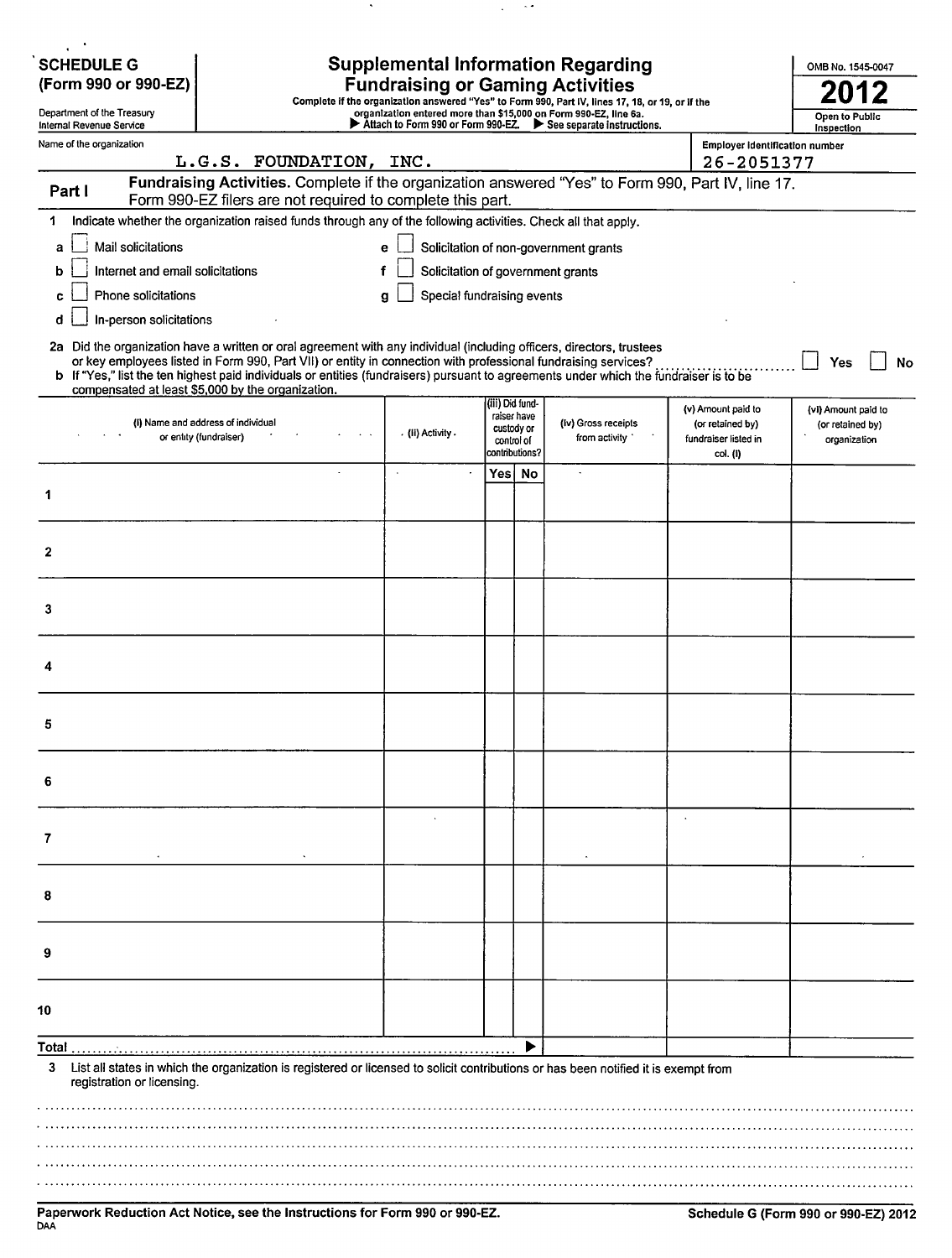| ٠.<br>w |  | 1 |
|---------|--|---|
|---------|--|---|

|    | 'Schedule G (Form 990 or 990-EZ) 2012 $L.G.S.$ FOUNDATION, INC.                                                                                                                                                                      | 26-2051377 |                 |                         |            | Page 3    |
|----|--------------------------------------------------------------------------------------------------------------------------------------------------------------------------------------------------------------------------------------|------------|-----------------|-------------------------|------------|-----------|
| 11 |                                                                                                                                                                                                                                      |            |                 |                         | Yes        | No        |
| 12 | Is the organization a grantor, beneficiary or trustee of a trust or a member of a partnership or other entity                                                                                                                        |            |                 |                         |            |           |
|    |                                                                                                                                                                                                                                      |            |                 |                         | <b>Yes</b> | No        |
| 13 | Indicate the percentage of gaming activity operated in:                                                                                                                                                                              |            |                 |                         |            |           |
| a  |                                                                                                                                                                                                                                      |            |                 |                         |            | %         |
| b  |                                                                                                                                                                                                                                      |            | 13 <sub>b</sub> |                         |            | %         |
| 14 | Enter the name and address of the person who prepares the organization's gaming/special events books and                                                                                                                             |            |                 |                         |            |           |
|    | records:                                                                                                                                                                                                                             |            |                 |                         |            |           |
|    | $\mathbb{M}^p_{\mathbb{Z} \times \mathbb{R}^n} \subseteq \mathbb{Z}$                                                                                                                                                                 |            |                 |                         |            |           |
|    |                                                                                                                                                                                                                                      |            |                 |                         |            |           |
|    |                                                                                                                                                                                                                                      |            |                 |                         |            |           |
|    |                                                                                                                                                                                                                                      |            |                 |                         |            |           |
|    |                                                                                                                                                                                                                                      |            |                 |                         |            |           |
|    | 15a Does the organization have a contract with a third party from whom the organization receives gaming                                                                                                                              |            |                 |                         |            |           |
| b  | revenue?                                                                                                                                                                                                                             |            |                 | Yes                     |            | No        |
|    |                                                                                                                                                                                                                                      |            |                 |                         |            |           |
|    |                                                                                                                                                                                                                                      |            |                 |                         |            |           |
|    | If "Yes," enter name and address of the third party:<br>$\frac{1}{2}$ and the contract of the contract of the contract of the contract of the contract of the contract of the contract of the contract of the contract of the contra |            |                 | <b>Contract Advisor</b> |            |           |
|    |                                                                                                                                                                                                                                      |            |                 |                         |            |           |
|    | <b>Carl Carl</b><br><b>Contractor</b>                                                                                                                                                                                                |            |                 |                         |            |           |
|    |                                                                                                                                                                                                                                      |            |                 |                         |            |           |
|    |                                                                                                                                                                                                                                      |            |                 |                         |            |           |
| 16 | Gaming manager information:                                                                                                                                                                                                          |            |                 |                         |            |           |
|    |                                                                                                                                                                                                                                      |            |                 |                         |            |           |
|    | Name $\blacktriangleright$                                                                                                                                                                                                           |            |                 |                         |            |           |
|    |                                                                                                                                                                                                                                      |            |                 |                         |            |           |
|    |                                                                                                                                                                                                                                      |            |                 |                         |            |           |
|    |                                                                                                                                                                                                                                      |            |                 |                         |            |           |
|    |                                                                                                                                                                                                                                      |            |                 |                         |            |           |
|    | Director/officer<br>Employee                                                                                                                                                                                                         |            |                 |                         |            |           |
|    | Independent contractor                                                                                                                                                                                                               |            |                 |                         |            |           |
| 17 | Mandatory distributions:                                                                                                                                                                                                             |            |                 |                         |            |           |
|    | Is the organization required under state law to make charitable distributions from the gaming proceeds to                                                                                                                            |            |                 |                         |            |           |
|    | retain the state gaming license?                                                                                                                                                                                                     |            |                 | Yes                     |            | <b>No</b> |
|    | Enter the amount of distributions required under state law to be distributed to other exempt organizations or                                                                                                                        |            |                 |                         |            |           |
|    | spent in the organization's own exempt activities during the tax year ><br>S                                                                                                                                                         |            |                 |                         |            |           |
|    | Part IV<br>Supplemental Information. Complete this part to provide the explanations required by Part I, line 2b,                                                                                                                     |            |                 |                         |            |           |
|    | columns (iii) and (v), and Part III, lines 9, 9b, 10b, 15b, 15c, 16, and 17b, as applicable. Also complete this                                                                                                                      |            |                 |                         |            |           |
|    | part to provide any additional information (see instructions).                                                                                                                                                                       |            |                 |                         |            |           |
|    |                                                                                                                                                                                                                                      |            |                 |                         |            |           |
|    |                                                                                                                                                                                                                                      |            |                 |                         |            |           |
|    |                                                                                                                                                                                                                                      |            |                 |                         |            |           |
|    |                                                                                                                                                                                                                                      |            |                 |                         |            |           |
|    |                                                                                                                                                                                                                                      |            |                 |                         |            |           |
|    |                                                                                                                                                                                                                                      |            |                 |                         |            |           |
|    |                                                                                                                                                                                                                                      |            |                 |                         |            |           |
|    |                                                                                                                                                                                                                                      |            |                 |                         |            |           |
|    |                                                                                                                                                                                                                                      |            |                 |                         |            |           |
|    |                                                                                                                                                                                                                                      |            |                 |                         |            |           |
|    |                                                                                                                                                                                                                                      |            |                 |                         |            |           |
|    |                                                                                                                                                                                                                                      |            |                 |                         |            |           |
|    |                                                                                                                                                                                                                                      |            |                 |                         |            |           |

**Schedule G (Form 990 or 990-EZ) 2012**